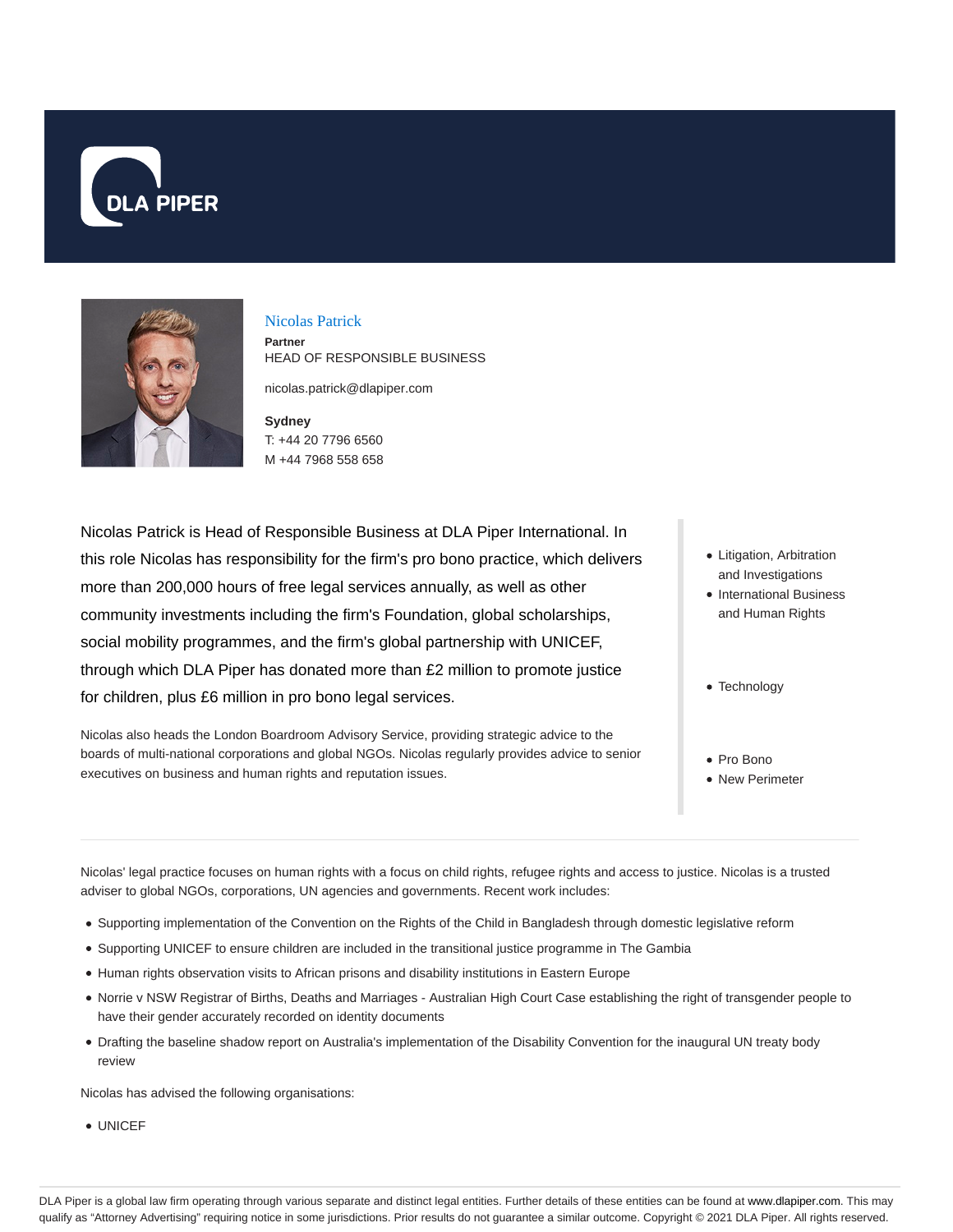- $\bullet$  LINHCR
- WFP
- UNGC
- UNAIDS
- Amnesty International
- ActionAid
- Human Dignity Trust
- Several governments in fragile and developing countries

## **CREDENTIALS**

# Professional Qualifications

Solicitor of the Supreme Court of New South Wales

## **Recognitions**

- Recognised by Who's Who Legal as the 2015 Global Expert of the Year, for pro bono
- In 2014, Nicolas was named Advocate of the Year at the Australian Law Awards. The award recognizes an individual who has enabled positive change within the legal profession in Australia.
- Recognised as a leading pro bono lawyer by Who's Who Legal 2013 which ranked DLA Piper as a 'top 10' pro bono practice globally.

# **Memberships**

- Trustee, LawWorks
- Pro Bono Council Member, Thomson Reuters Foundation / TrustLaw
- Pro Bono Council Member, PILnet, the global network for Public Interest Law
- Chairman, Redfern Legal Centre (previous role)
- Commonwealth Attorney-General's International Pro Bono Advisory Panel
- Director, Public Interest Law Clearing House (previous role)
- Advisory Board Member, Human Rights Law Centre
- Advisory Board Member, New Perimeter
- Board Member, Legal Information Access Centre, State Library of New South Wales (previous role)
- Executive Member, Australian Lawyers for Human Rights (previous role)
- Law Society of New South Wales
- Association of Pro Bono Counsel

## **INSIGHTS**

As a leading pro bono lawyer, Nicolas is a regular commentator on pro bono and access to justice. Nicolas has been a speaker at the National Pro Bono and Access to Justice Conference of the Law Council of Australia, the PILnet European Pro Bono Forum, the South East Asia Pro Bono Conference and the Pro Bono Institute Conference in Washington DC and is regularly quoted and published in the mainstream and legal press. Nicolas was invited to give evidence before the Australian Senate's Inquiry into Access to Justice, and has also given evidence to the Low Commission into the future of advice and legal support in the UK.

# **Publications**

**The Business Case for Pro Bono 2022**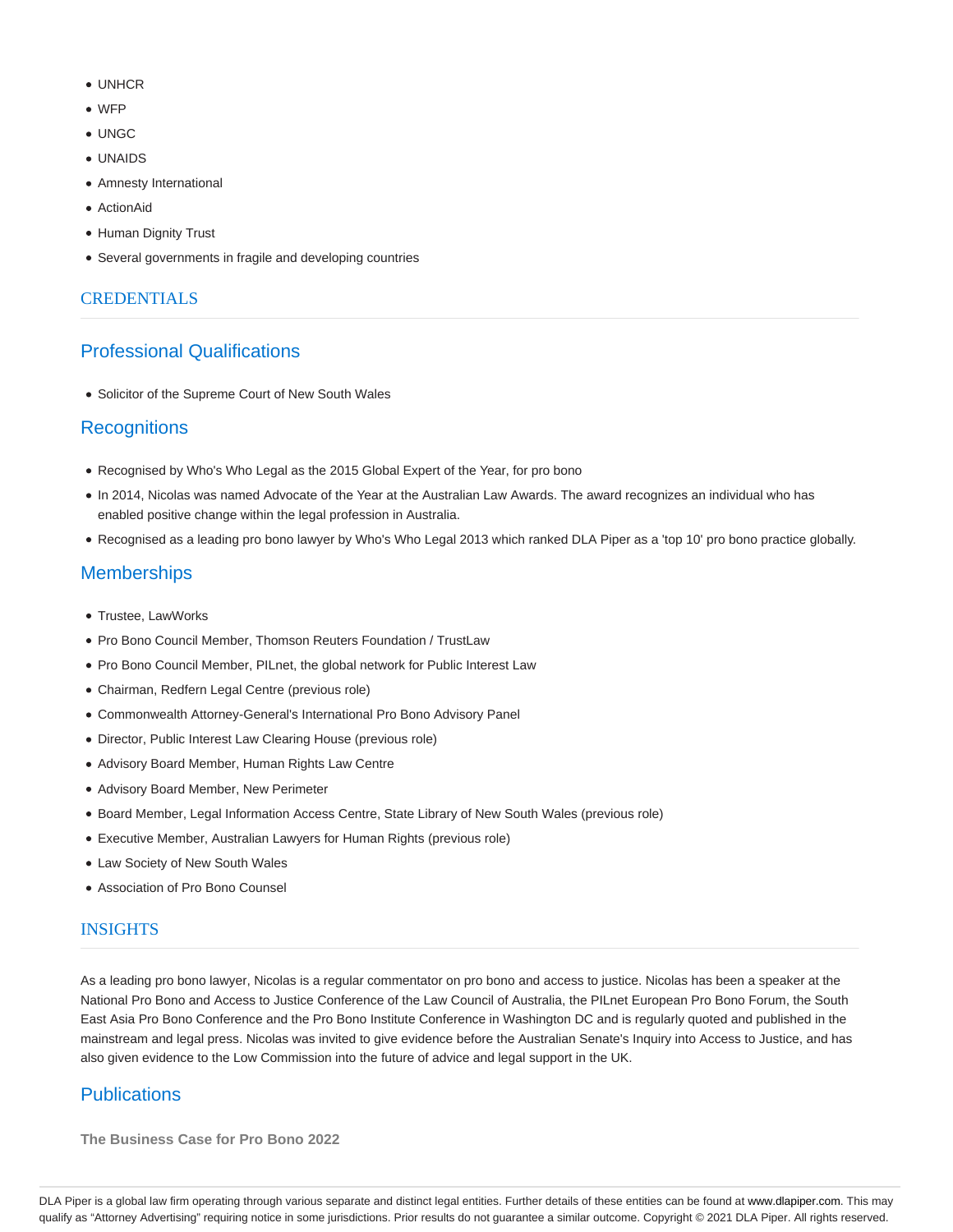**DLA Piper's Commitment to Sustainable Development Goal 16**

#### 25 January 2022

The private sector has a crucial role to play in the achievement of the SDGs. As a law firm, we have the ability to make a significant contribution to the objectives set out in Goal 16, which include targets related to rule of law, access to justice, accountable institutions and non-discrimination. Some examples of our work follow.

#### **Diversity in Pro Bono Roles**

4 November 2021 Reflections on diversity in law firm pro bono practice management in the UK

- The Australian In-House Counsel Pro Bono Guide
- The In-House Counsel Pro Bono Guide, United Kingdom

### **Events**

## **Previous**

**Please join us to launch Iris Represents**

#### 23 February 2021

As a leading pro bono lawyer, Nicolas is a regular commentator on pro bono and access to justice. Nicolas has been a speaker at the National Pro Bono and Access to Justice Conference of the Law Council of Australia, the PILnet European Pro Bono Forum, the South East Asia Pro Bono Conference and the Pro Bono Institute Conference in Washington DC and is regularly quoted and published in the mainstream and legal press. Nicolas was invited to give evidence before the Australian Senate's Inquiry into Access to Justice, and has also given evidence to the Low Commission into the future of advice and legal support in the UK.

### **NFWS**

**Swift, targeted action to reduce prison population during COVID-19, global study reveals**

### 16 March 2021

Governments around the globe have reduced prison populations in response to the COVID-19 pandemic, with an estimated one million, mostly non-violent offenders, being granted early release according to a new report, 'A global analysis of prisoner releases in response to COVID-19', by global law firm, DLA Piper with the support of the Association for the Prevention of Torture (APT).

**DLA Piper launches dedicated LGBT+ pro bono unit - Iris Represents**

DLA Piper is a global law firm operating through various separate and distinct legal entities. Further details of these entities can be found at www.dlapiper.com. This may qualify as "Attorney Advertising" requiring notice in some jurisdictions. Prior results do not guarantee a similar outcome. Copyright © 2021 DLA Piper. All rights reserved.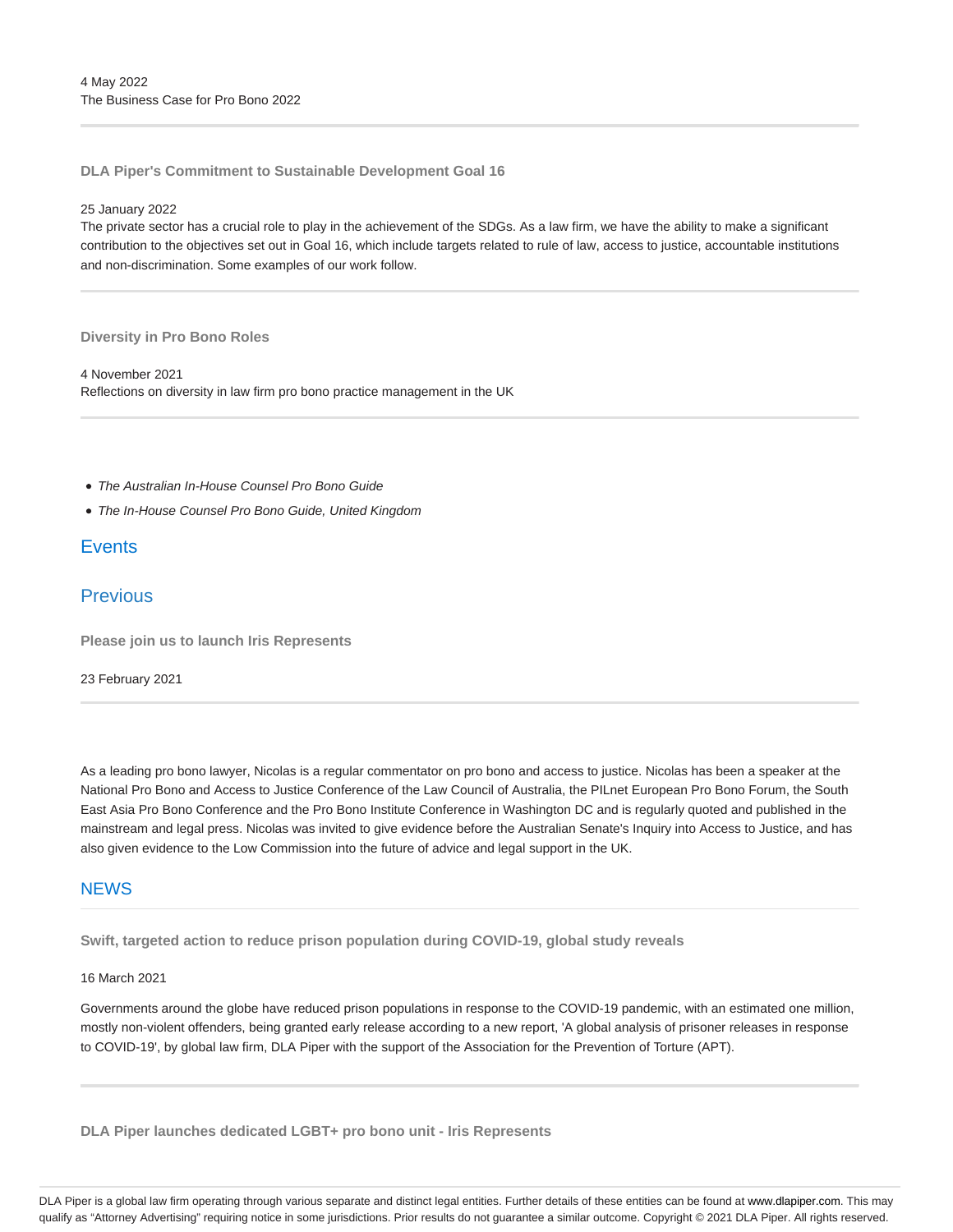3 February 2021

To coincide with LGBT+ History Month 2021, DLA Piper is announcing the launch of Iris Represents on 23 February, a range of dedicated, international pro bono services specifically tailored to LGBT+ focused NGOs and individuals.

## OVERVIEW – BUSINESS AND HUMAN RIGHTS

#### **Overview**

Nicolas Patrick is a partner in the Responsible Business team at DLA Piper and has led the responsible business team globally since 2013. In this role he is responsible for helping the firm's clients to act more responsibly in every area of their business operations. Nicolas is the only dedicated responsible business partner in the London market, demonstrating our commitment to working with clients in this space.

Nicolas also co-chairs the firm's Boardroom Advisory Service which provides strategic advice to boards and C-suite executives with his particular focus being on ESG risks, business and human rights and effective stakeholder engagement.

Nicolas has been a full-time human rights practitioner since 2001 and a partner at DLA Piper since 2009. Nicolas brings a unique perspective to clients facing the challenges of human rights and reputation risk as he is trusted adviser to and works regularly with all stakeholder groups including business, government, UN agencies, national human rights institutions and civil society organisations (NGOs), and has a track record of building constructive partnerships across these sectors. As a member of the Business Network on Civic Freedoms and Human Rights Defenders, for the past 3 years Nicolas has worked with senior executives from more than a dozen leading global consumer brands to articulate the business case for closer collaboration between businesses and human rights defenders and has supported businesses to develop proactive engagement strategies as core elements of their risk identification and management framework when operating in high risk geographies.

### Experience

Advising a global building supplies company on strategies to responsibly manage substantial liabilities arising from decades of asbestos product manufacturing which resulted in thousands of asbestos related injuries and deaths. Advising a global manufacturing business on issues relating to the use of prison labour in their supply chain. Advising a US based global organisation to develop policies and processes to support the development of a human rights respecting culture within the company, led at board and executive level, following allegations of human rights abuses perpetrated by heavily armed security personnel who had been contracted to guard several high value sites in 4 African countries. Advising the board of a global services business on the human rights, reputation, and shareholder related implications arising from a proposal to take over the management contract for an immigration detention facility. Collaborating with DLA Piper's leading sports sector team to provide guidance on the human rights risks associated with major sporting events. Nicolas recently presented a paper on this topic at the US State Department in Washington DC, to an audience made up of sports governing bodies, corporate sponsors, and host cities.

In countries with poor legislative human rights protections, or with sub-standard monitoring and enforcement, the risks and costs associated with human rights monitoring are often transferred to businesses. Under Nicolas' leadership DLA Piper has worked with governments around the world to improve human rights performance through legislative reform and implementation. Nicolas is currently advising the government of Vanuatu on domestic implementation of international human rights treaties. Over the past few years he has worked with the governments of Australia, Qatar, Timor Leste, Bangladesh and The Gambia on projects including: protection of the rights of migrant workers; reporting to UN treaty bodies on steps taken to improve human rights performance; drafting legislation and regulations to improve protection of human rights; providing training to government employees; and advising National Human Rights Institutions on strategies for the promotion of rights.

Nicolas is also a trusted adviser to the non-profit sector, particularly on matters of strategic importance and has recently worked with the CEOs of two global NGOs to formulate models for more constructive engagement with the business sector. Nicolas has recently advised another global NGO in relation to the arrest and detention of a staff member in Iran.

Nicolas has advised several UN agencies including UNICEF, UNHCR, UNOPS, UNAIDS, the World Food Programme and the UN Global Compact. Recently this has included working with the Business and Children's Rights team at UNICEF to identify ways that businesses can identify and minimise their impacts on children's rights.

DLA Piper is a global law firm operating through various separate and distinct legal entities. Further details of these entities can be found at www.dlapiper.com. This may qualify as "Attorney Advertising" requiring notice in some jurisdictions. Prior results do not guarantee a similar outcome. Copyright @ 2021 DLA Piper. All rights reserved.